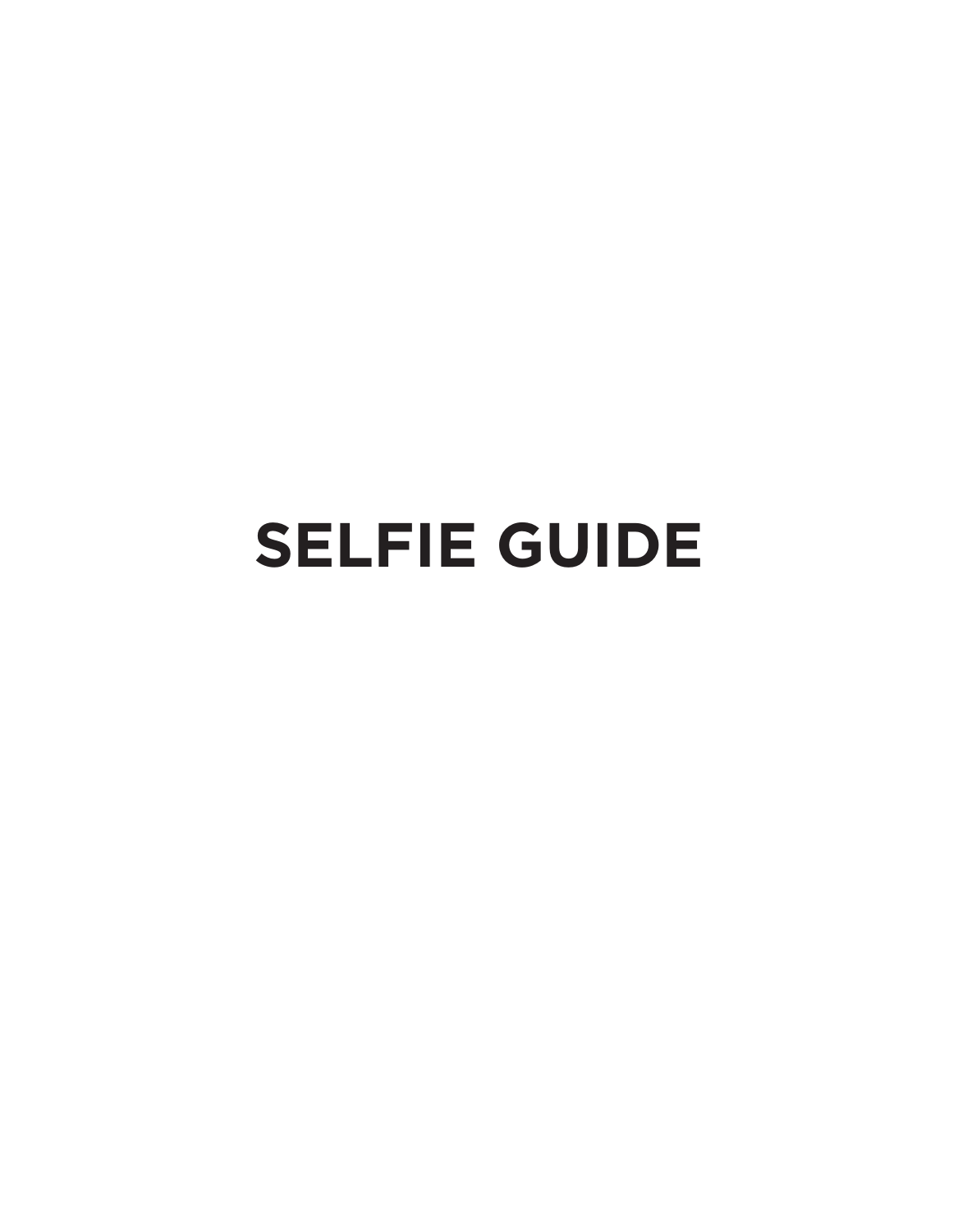### **FRAMING**

There are plenty of beautiful places to capture your selfie testimony, but try to avoid distracting backgrounds or crowded spaces. Simple and clean backdrops are ideal.



# **AVOID BACKLIGHTING**

You are beautiful and we want to see your face! Which means make sure your main source of light is facing you and not behind you.



### **FILM AT EYE LEVEL**

Above eye level diminishes you to your audience.

Below eye level tells your audience you are imposing power.

Eye level shows you are accessible.



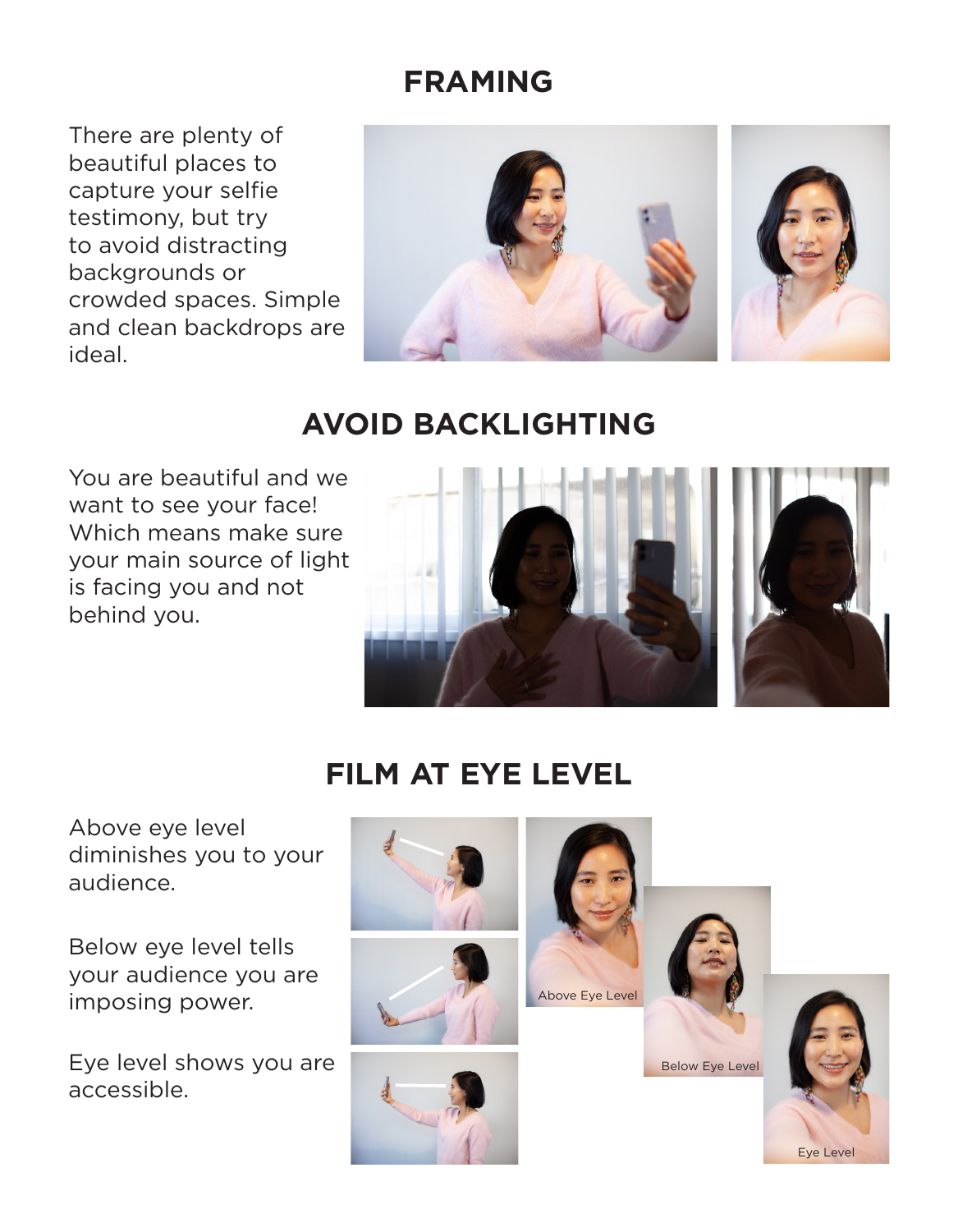## **PRACTICAL LIGHTING**

When filming indoors, avoid standing under a lamp or light. Avoid hard shadows. Be creative!

Stand a few feet from your light source for softer light. Also, standing lamps make great indirect lights. Use multiple light sources if possible.



## **CLEAN YOUR CAMERA**

Most of us touch our phones 2,617 times a day. Make sure to clean your camera lens to get the best quality image possible.



### **FILM VERTICALLY**

This means your phone is aligned short-side up.